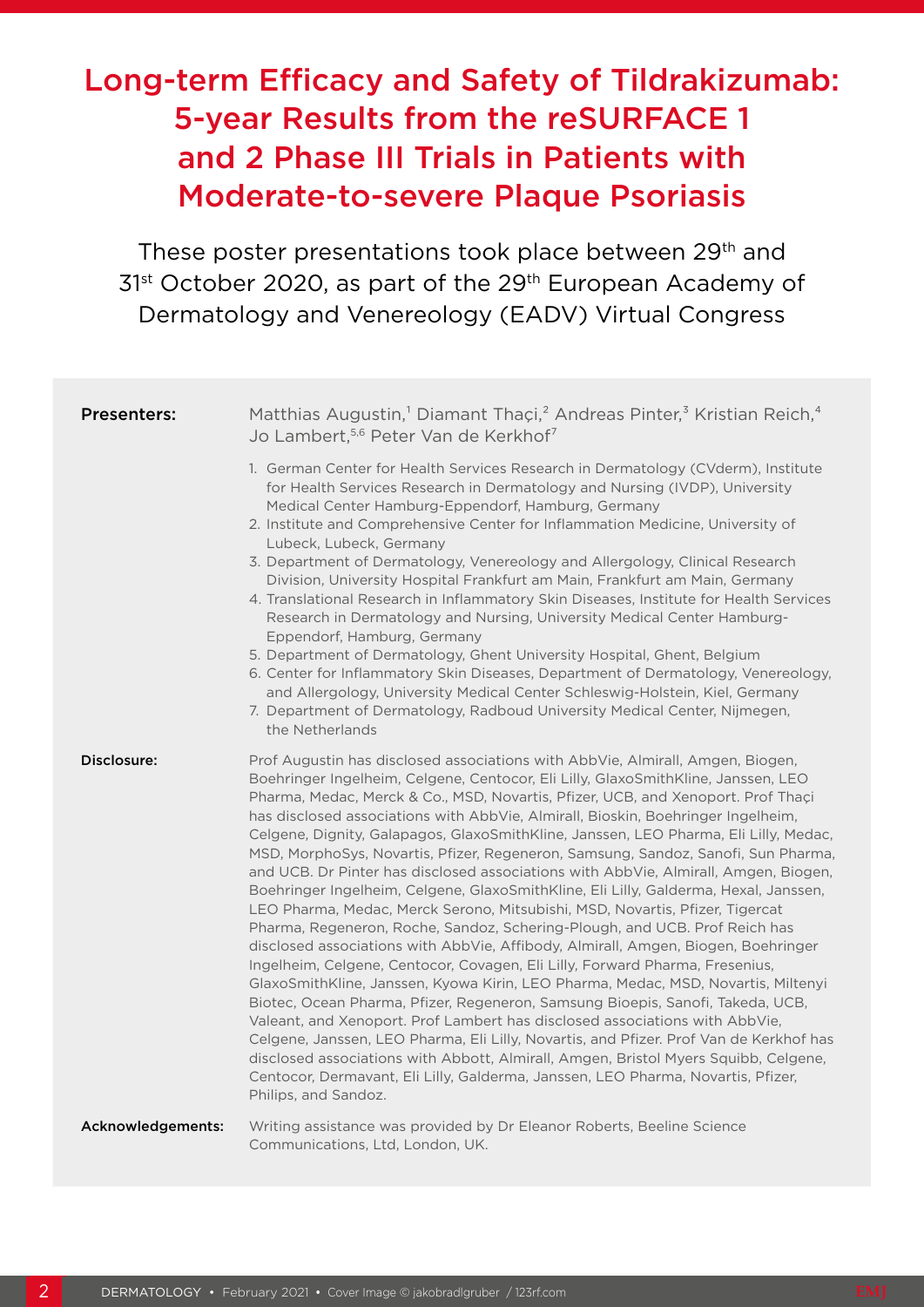| Support:                  | The publication of this article was funded by Almirall. The views and opinions are<br>those of the authors and not necessarily those of Almirall.                            |  |  |
|---------------------------|------------------------------------------------------------------------------------------------------------------------------------------------------------------------------|--|--|
| Citation:<br>Corrigendum: | EMJ Dermatol. 2021;9[Suppl 1]:2-11.<br>This article was first published online $10th$ February 2021. Since then a corrigendum<br>was made. The corrigendum can be seen here. |  |  |

### Meeting Summary

Psoriasis, a chronic systemic inflammatory disease with skin manifestations, can be an impediment to daily life. Accordingly, treatment for psoriasis needs to be efficacious and safe over an extended time period. IL-23 is a key upstream regulatory cytokine in the pathogenesis of psoriasis, driving the inflammatory cascade and hence playing a role in the manifestation of the erythrosquamous plaques indicative of this condition. IL-23 signalling can be blocked by tildrakizumab, a high-affinity anti-IL-23p19 recombinant monoclonal antibody. At the 2020 European Academy of Dermatology and Venerology (EADV) Virtual Congress, data for 5-year efficacy and safety of tildrakizumab in adults with moderate-to-severe plaque psoriasis were presented across six posters. Analysis of pooled efficacy data from the reSURFACE 1 and reSURFACE 2 trials showed that patients who had achieved clinically meaningful improvements at Week 28 continued to maintain responses over 5 years while receiving tildrakizumab 100 mg or 200 mg maintenance dosing. Rates of severe infections, confirmed major adverse cardiovascular events (MACE), and malignancies were all found to have low exposureadjusted incidence rates, which were similar across tildrakizumab doses. Additionally, safety data were comparable in those aged ≥65 years, an age group with higher rates of comorbidities. Overall, these analyses show that tildrakizumab has a very favourable long-term efficacy and safety profile for the treatment of people with moderate-to-severe psoriasis.

#### **Overview**

While psoriasis is a systemic inflammatory disease, it predominantly manifests in the skin as thick, scaly, erythematous plaques.<sup>1</sup> Both patient and physician surveys alike reveal that, over the long term, factors deemed important when considering a psoriasis therapy include the appearance and amount of clear skin, overall symptom relief, maintenance of response over time, and safety. $2,3$ 

A number of systemic therapies for psoriasis have been developed that target the biological pathways involved in the development of this condition.1 Three such biologics, the recombinant, high-affinity monoclonal antibodies tildrakizumab, guselkumab, and risankizumab, target IL-23, a cytokine produced by dermal dendritic cells that is involved in Th17 cell differentiation and survival.<sup>1,4,5</sup> These differentiated Th17 cells produce an array of cytokines, including IL-17A, IL-17F, and IL-22, that drive inflammation, stimulate keratinocyte proliferation, and lead, among other pathways,

to the erythrosquamous plaques indicative of psoriasis.4,5 Stimulated keratinocytes can themselves produce IL-23, creating a feedback loop between these and Th17 cells.<sup>4,6</sup> The molecular target of tildrakizumab is IL-23p19, one of two subunits that form IL-23.7-9 By acting on this subunit, the differentiation, and thus downstream activities, of Th17 cells can be blocked, leading to long-term symptom control.<sup>4-8</sup>

Clinical trials for tildrakizumab include the reSURFACE 1 and 2 studies in adults with moderate-to-severe plaque psoriasis that affected ≥10% of their body surface area and who had a Physician's Global Assessment (PGA) score ≥3 and a Psoriasis Area and Severity Index (PASI) score ≥12.9 At the EADV Virtual Congress, six posters were presented with the objectives of assessing 5-year efficacy and safety data of tildrakizumab.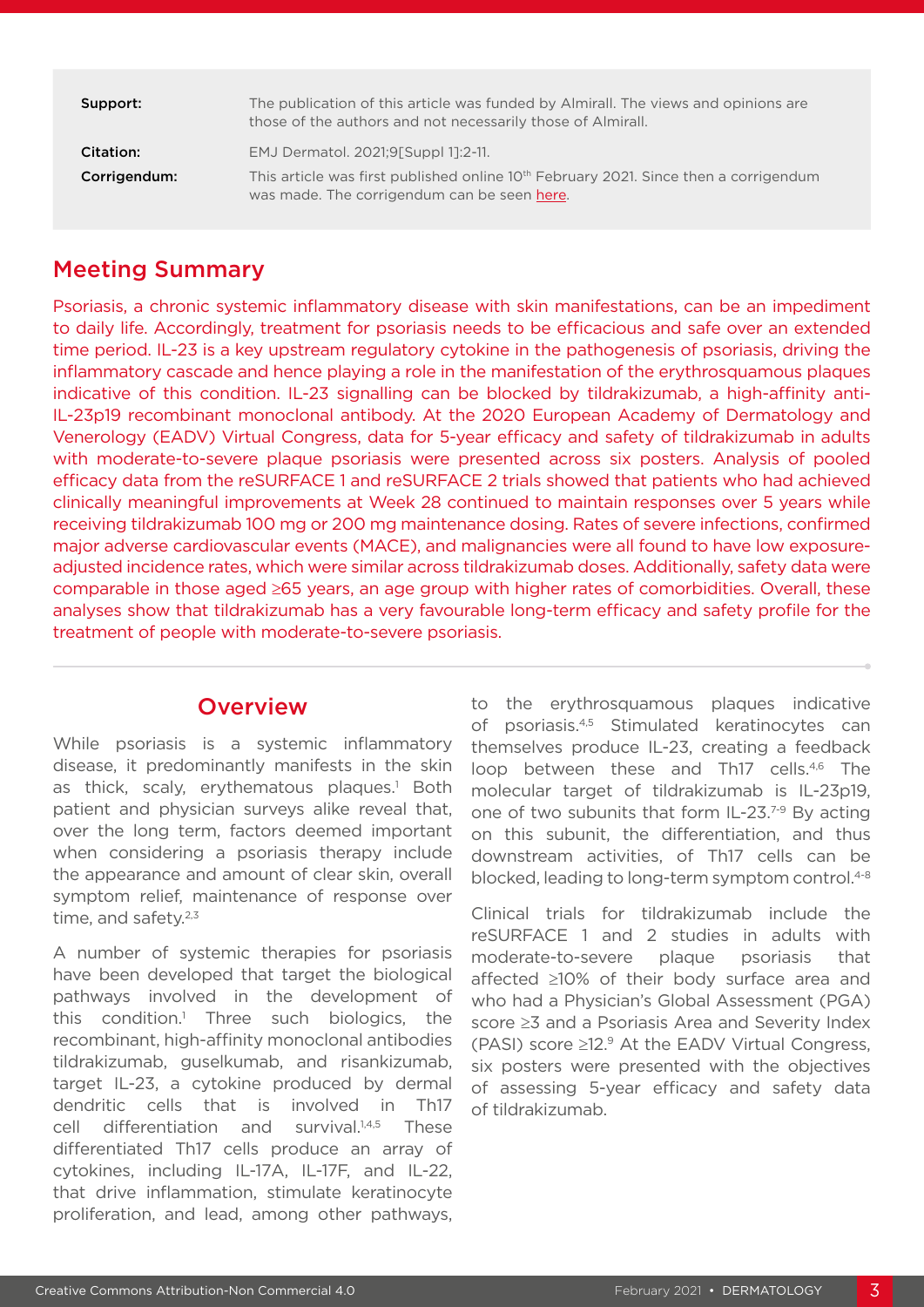### reSURFACE 1 and reSURFACE 2 Study Design

Figure 1 details the reSURFACE 1 and 2 trials. In Part 1, participants were randomised to tildrakizumab 200 mg ('TIL 200' group; n=616), tildrakizumab 100 mg ('TIL 100' group; n=622), or a placebo (n=311), all administered at 0, 4, and 12 weeks, with a 50 mg etanercept arm (n=313) added in reSURFACE 2, administered twice per week for 12 weeks.<sup>8</sup> In Part 2, placebo arm participants were rerandomised to TIL 200 or TIL 100. Here, tildrakizumab was administered at Week 24 and etanercept once per week.

In Part 3, tildrakizumab responders (≥75% improvement in PASI score: PASI 75) in reSURFACE 1 were rerandomised of tildrakizumab to continue with the previous (or original) dose or to a placebo, with retreatment of 200 mg tildrakizumab if a relapse occurred. In reSURFACE 2, TIL 100 responders continued on this dose, with TIL 200 responders rerandomised to TIL 200 or TIL 100. Partial responders (PASI improvement 50–74%) who recieved TIL 200 continued on that dose, while TIL 100 partial responders were rerandomised to TIL 200 or TIL 100. Partial or nonresponders (PASI improvement <50%) to etanercept underwent a 4-week washout period then received TIL 200 at Weeks 32 and 36, then every 12 weeks. Tildrakizumab nonresponders and etanercept responders were discontinued.9 From Part 2, tildrakizumab was administered every 12 weeks and etancercept once a week.

Following the initial studies, those who completed Part 3 with a PASI ≥50 were invited to enter a 4-year extension 192 weeks. Participants remained on the same dose of tildrakizumab and received one injection at the start of the extension period, then one injection every 12 weeks.



#### Figure 1: Study design.

Differences in design for reSURFACE 2 versus reSURFACE 1 are shown in turquoise.

NR reflects <50% improvement in Psoriasis Area and Severity Index (PASI 50).

PR reflects PASI 50–74%.

R reflects PASI ≥75%.

D/C: discontinued; N/A: not applicable; NR: nonresponders; PR: partial responders; R: responders; TIL: tildrakizumab; tx: treatment.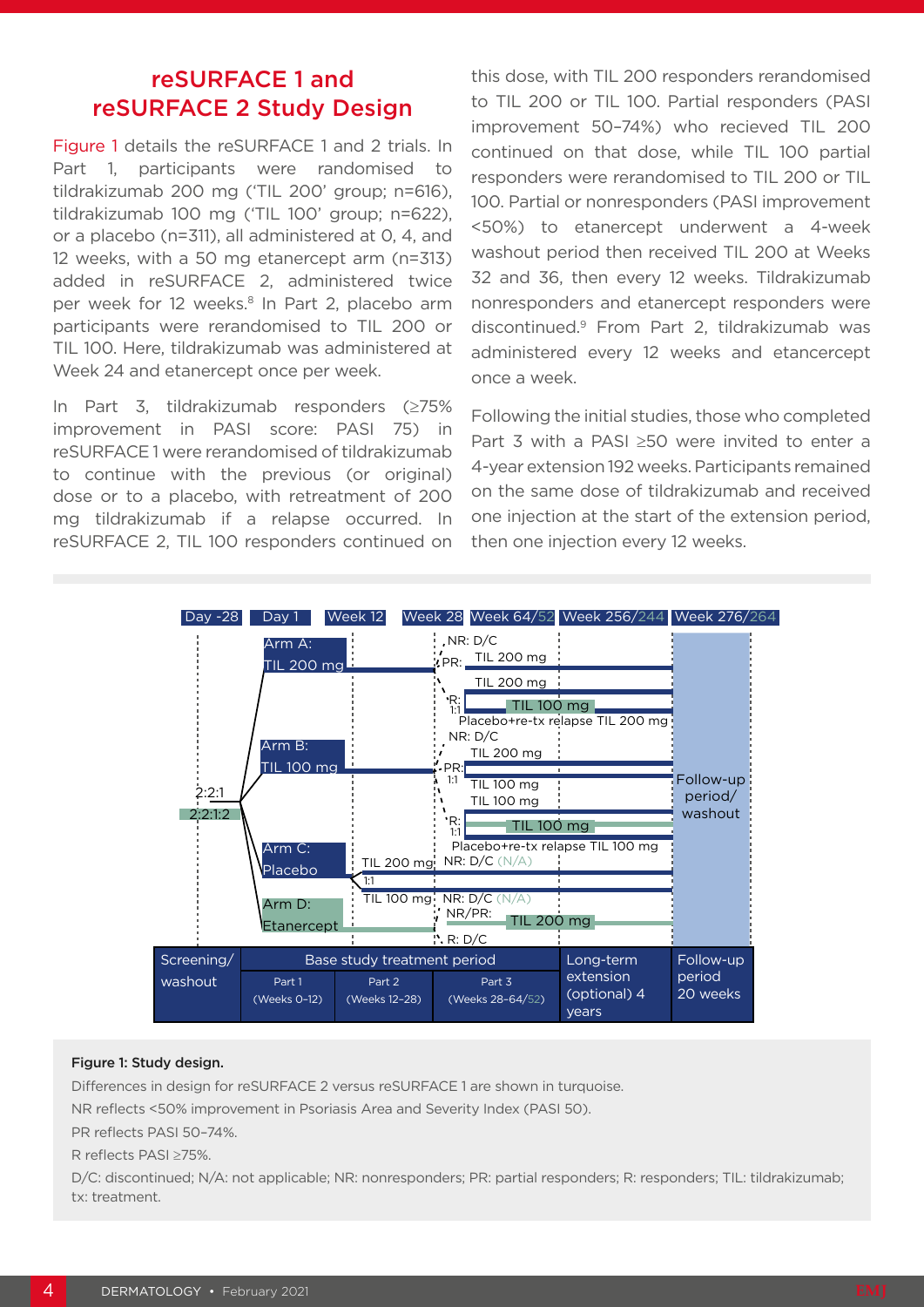#### Long-term Maintenance of Response with Tildrakizumab

Interim results of tildrakizumab efficacy in these trials has been reported previously over a number of time periods.9 Of those who responded at Week 28, approximately 90% in the TIL 100 or TIL 200 groups maintained PASI 75 status through Week 148. Those who achieved PASI 90 (approximately 70% at all time points) or PASI 100 (approximately 30% at all time points) status at Week 28 also maintained these levels of response at Week 148.8

For the efficacy posters presented at the 2020 EADV Virtual Congress, the objective was to evaluate maintenance of response through 244 weeks of treatment in patients who had achieved such by Week 28 and who remained on the same tildrakizumab dose throughout the trials. Two post hoc analyses were carried out: the first examined pooled reSURFACE 1 and 2 data and included all participating centres in Australia, Austria, Belgium, Czech Republic, Denmark, France, Germany, Hungary, Israel, Italy, Japan, North America, the Netherlands, and Poland;<sup>10</sup> the second, which examined reSURFACE 2 data only, included only those in the European countries.<sup>11</sup> For both analyses, missing data were imputed using multiple imputation.

# Maintenance of Efficacy with Tildrakizumab Over 5 Years Is Shown in People with Psoriasis Who Achieved PASI <3 Response at Week 28

#### Professor Matthias Augustin

The post hoc analysis of all countries taking part in the trials included 194 participants receiving 200 mg tildrakizumab and 280 participants receiving 100 mg tildrakizumab who had achieved an absolute PASI score <3 at Week 28. The objective was to evaluate maintenance of this score over 5 years of continuous treatment. Baseline characteristics were similar for both TIL 200 and 100 groups (mean age: 45.9 and 44.8 years, respectively; standard deviation [SD]: 13.8 and 13.8, male: 67.0% and 68.2%, and mean PASI score at baseline: 19.4 and 19.2; SD: 7.2 and 6.8).<sup>10</sup>

As can be seen in Figure 2, by Week 52, PASI <3 was maintained in >90.0% of participants in the TIL 200 or TIL 100 groups.<sup>10</sup> By Week 148, PASI <3 was maintained in approximately 85.0% of participants for both groups and at Week 244, representing 5 years of treatment, 88.3% in the TIL 200 group and 84.5% in the TIL 100 group maintained an absolute PASI score <3.

# Efficacy of Tildrakizumab Over 5 Years in European Centres

### Professor Diamant Thaçi

For the 5-year efficacy post hoc analysis of participants in reSURFACE 2 from European countries only, the cohort comprised those who achieved PASI 75 by Week 28, as per the study design. In this analysis, 65 people received 200 mg tildrakizumab and 141 received 100 mg tildrakizumab. Baseline mean ages were similar to the entire cohort (mean ages: 44.4 and 43.6 years, respectively; SD: 13.1 and 12.9); however, a higher percentage were males (68.2% and 67.0%, respectively, in the all-centre analysis; 73.9% and 76.6% in the European cohort) and PASI score for the European cohort (20.8 and 20.5; SD: 7.3 and 7.2) was higher than for the entire cohort (19.2 and 19.4; SD: 6.8 and 7.2).<sup>11</sup>

As shown in Table 1, for both TIL 200 and TIL 100 groups, PASI 75 responses were maintained in >90% of participants at all time points, including at 244 weeks.<sup>11</sup> PASI 90 was maintained or achieved by >60% of those in the TIL 200 group and 69% of those in the TIL 100 group at 244 weeks. The PASI <3 scores show that this level of response was maintained or achieved by most participants throughout the study, with approximately 80% in both groups maintaining PASI <3 at 244 weeks. Higher disease resolution, shown by PASI <1, was maintained or achieved in approximately one-half of the participants by 244 weeks, with little difference between TIL 200 and TIL 100 groups.

These data show that tildrakizumab, at either 200 mg or 100 mg doses, not only demonstrated high levels of efficacy, but that efficacy could be maintained through 5 years in the majority who had achieved an initial response.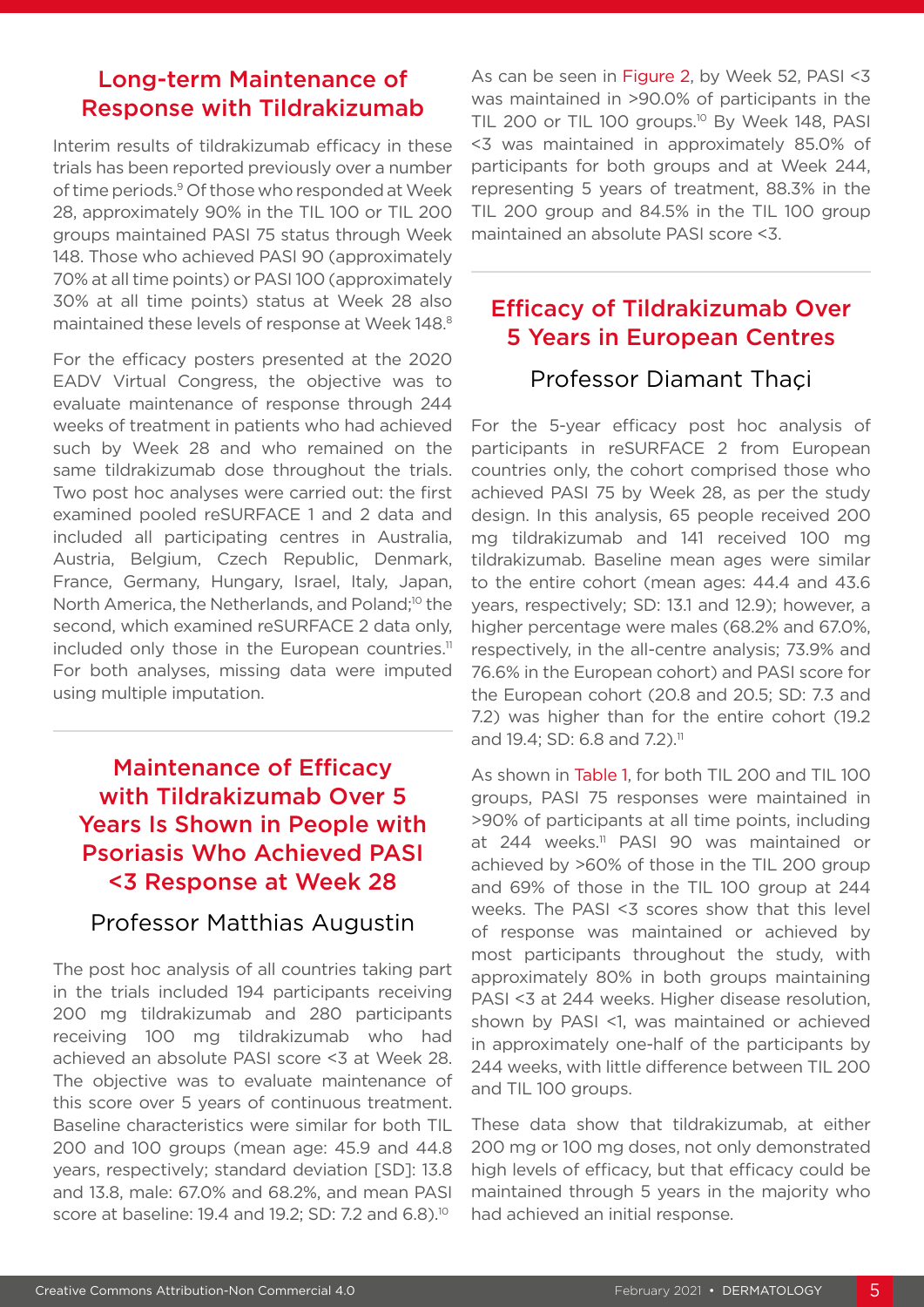

#### Figure 2: Evolution of Psoriasis Area and Severity Index (PASI) <3 response at Weeks 28–244 for tildrakizumab 100 mg and 200 mg groups.

Missing data were imputed using multiple imputation.

TIL 100: tildrakizumab 100 mg; TIL 200: tildrakizumab 200 mg.

*Adapted from Augustin et al.10*

| Week               | <b>PASI 75</b> | <b>PASI 90</b> | PASI < 3 | PASI < 1 |  |  |
|--------------------|----------------|----------------|----------|----------|--|--|
| TIL 100 mg (n=141) |                |                |          |          |  |  |
| 28                 | 99.29%         | 75.89%         | 85.82%   | 54.61%   |  |  |
| 52                 | 95.39%         | 80.00%         | 86.95%   | 62.62%   |  |  |
| 148                | 91.91%         | 67.87%         | 79.08%   | 55.25%   |  |  |
| 244                | 91.84%         | 69.08%         | 81.70%   | 52.06%   |  |  |
| TIL 200 mg (n=65)  |                |                |          |          |  |  |
| 28                 | 100.00%        | 81.54%         | 90.77%   | 66.15%   |  |  |
| 52                 | 98.15%         | 83.08%         | 88,00%   | 66.92%   |  |  |
| 148                | 94.15%         | 62.62%         | 79.85%   | 52.00%   |  |  |
| 244                | 93.54%         | 60.15%         | 79.08%   | 48.62%   |  |  |

#### Table 1: Evolution of Psoriasis Area and Severity Index (PASI) score responders in European patients.

Percentages of patients achieving response. Missing data were imputed using multiple imputation. PASI: Psoriasis Area and Severity Index; PASI 75: ≥75% improvement in Psoriasis Area and Severity Index score; PASI 90: ≥90% improvement in Psoriasis Area and Severity Index score; TIL: tildrakizumab.

Adapted from Thaçi et al.<sup>11</sup>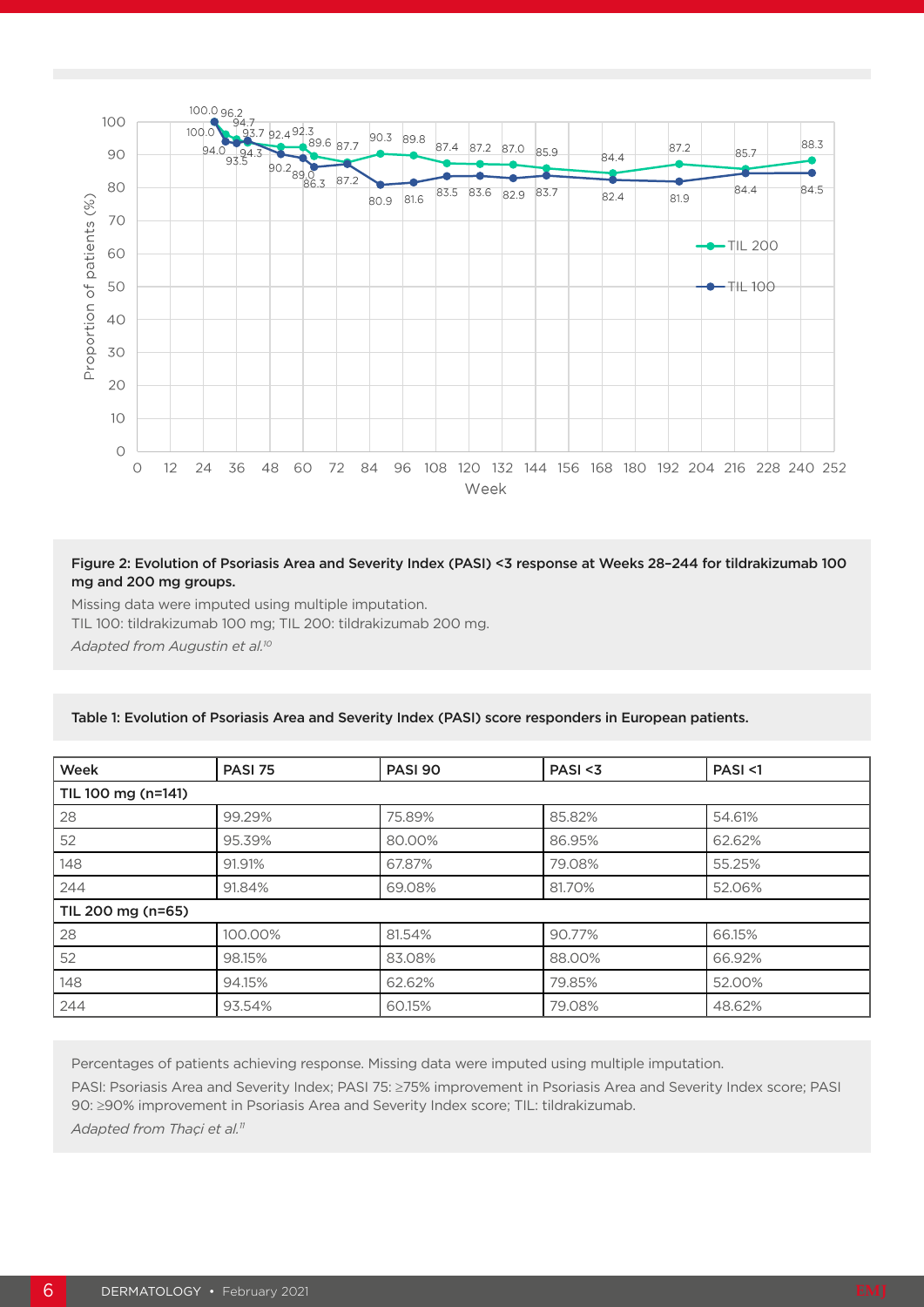Long-term results are of particular relevance when prescribing a treatment for psoriasis because it is a chronic condition. Maintenance of a PASI score <3 indicates a clinically meaningful degree of disease control.12

# Safety of Tildrakizumab Over 5 Years

Long-term safety data are crucial to inform clinical decision making in chronic diseases such as psoriasis. The adverse events of special interest were severe infections, confirmed extended MACE, and malignancies. Additionally, as there is a growing population of those aged ≥65 years, safety was specifically assessed in older trial participants.

In these analyses.<sup>13-16</sup> safety data were available for all study participants who entered the 4-year extension period of reSURFACE 1 (≤256 weeks) or reSURFACE 2 (≤244 weeks). Throughout the time course of the trials, participants may have been switched from one tildrakizumab dose to another and therefore, some participants could be included in more than one group. Overall, 928 patients who had received 200 mg tildrakizumab and 872 who had received 100 mg tildrakizumab were included. Baseline characteristics were mean age 45.9 and 45.7 years, respectively (SD: 13.3 and 13.3); 71.0% and 71.8% male; and mean PASI score at baseline of 20.2 and 20.0 (SD: 7.9 and 7.7).

Exposure-adjusted incidence rates (EAIR) (i.e., events per 100 patient-years of exposure) were reported for all participants. Placebo and etanercept groups were not reported in these analyses.

# Low Incidence of Severe Infections Over 5 Years

### Doctor Andreas Pinter

Some, but not all, biologic treatments have been associated with higher risk of severe infections in people with psoriasis.16 With this in mind, it was of particular interest to assess the long-term incidence of severe infections in the reSURFACE 1 and 2 cohorts. Severe infections were defined

as any infection meeting the regulatory definition of a serious adverse event (SAE), and/or requiring intravenous antibiotics, irrespective of whether it was reported as an SAE.<sup>13</sup>

Over 5 years of treatment, the EAIR for severe infections was 1.3 events per 100 patient-years of exposure (37 SAE) in the TIL 200 group and 1.2 in the TIL 100 group (34 SAE), with no meaningful difference between the two tildrakizumab doses. Diverticulitis was the most frequently reported SAE (EAIR: 0.25 in TIL 200; 0.22 in TIL 100), followed by pneumonia (EAIR: 0.18 and 0.15, respectively), cellulitis (EAIR: 0.15 and 0.15), and appendicitis (EAIR: 0.07 and 0.15). All other infections had a maximum EAIR of 0.11, with the majority having an EAIR of 0.04 (one SAE).

As biologics modulate the inflammatory cascade, they may impair the ability of the immune system to fight infections. However, it can be seen from these results that the EAIR for severe infections with tildrakizumab was low over this 5-year treatment period. Importantly, no new safety signals were reported at Weeks 244/256 compared with previous time points, showing that the risk remained low over longterm treatment.<sup>8,9</sup>

# Low Incidence of Confirmed Extended Major Adverse Cardiovascular Events Over 5 Years

### Professor Kristian Reich

In people with psoriasis, especially in moderateto-severe cases, there is an increased risk of cardiovascular disease and related mortality.<sup>17,18</sup> While a direct link between the two pathologies is neither known nor definite, it has been postulated that the systemic inflammation found in people with psoriasis may contribute to inflammatory damage linked with cardiovascular injury.<sup>19</sup> This means that not only may comorbidities be more prevalent in those with psoriasis compared with the general population,20 but that this may necessitate a more frequent need for comedication.

In the present post hoc analyses, prespecified confirmed extended MACE included nonfatal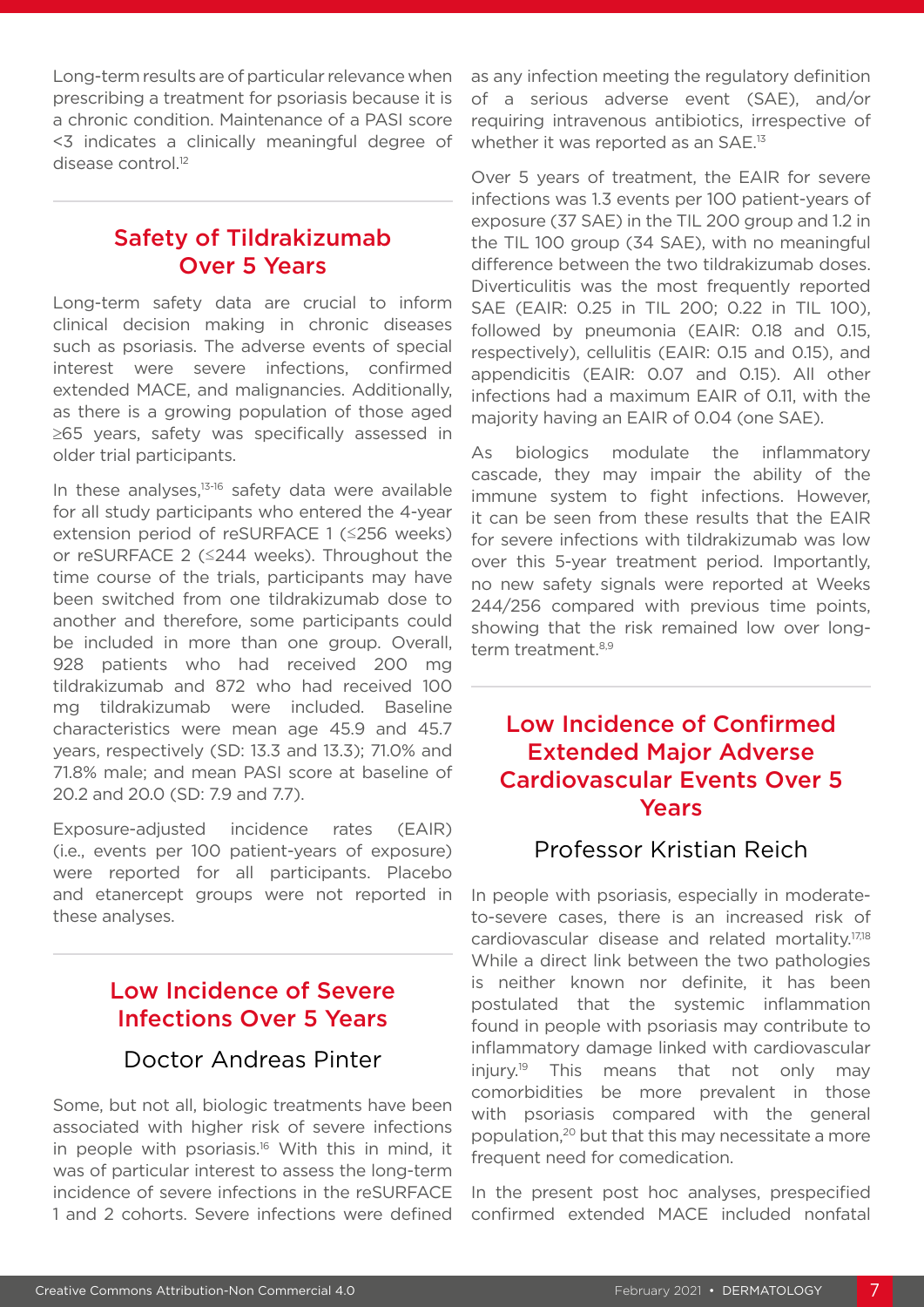myocardial infarction, nonfatal stroke, unstable angina, coronary revascularisation, resuscitated cardiac arrest, and cardiovascular deaths confirmed as 'cardiovascular' or 'sudden'.14

Overall EAIR of confirmed extended MACE was 0.7 (20 events) for TIL 200 and 0.5 (14 events) for TIL 100 groups. The most reported confirmed extended MACE for TIL 200 and 100 groups, respectively, was acute myocardial infarction (EAIR: 0.15 and 0.07). Other confirmed extended MACE included coronary artery disease (EAIR: 0.15 and 0.04), angina pectoris (EAIR 0.07 and 0.04), cerebrovascular accident (EAIR: 0.04 and 0.07), and coronary artery stenosis (TIL 200 only: EAIR: 0.11). All other confirmed extended MACE had an EAIR of 0.04 (one occurrence). Only one death was recorded (EAIR: 0.04), in the TIL 100 group.<sup>14</sup>

The authors concluded that over 5 years of maintenance treatment with tildrakizumab, there was a low rate of EAIR of confirmed extended MACE in this cohort. Of note, over this extended time period, no dose-related impact on the incidence of MACE was observed. As there was an association between psoriasis and MACE.<sup>17</sup> the long-term safety data are of particular importance to physicians and patients alike. A recent review of Phase III trials of IL-23p19 inhibitors found this class was not associated with increased rates of MACE and suggested that by controlling the inflammatory pathways that lead to psoriasis, such adverse events may potentially also be avoided, though this has yet to be confirmed.21

### Low Incidence of Malignancies Over 5 Years of Treatment

#### Professor Jo Lambert

In people with psoriasis, malignancies, most notably lymphoma and nonmelanoma skin cancers (NMSC), may occur at a higher rate than those without psoriasis. However, direct links between incidence of cancer and both psoriasis itself and therapies have yet to be established.<sup>16,22</sup> As such, this is another important safety aspect to monitor in any trial of a psoriasistargeting therapy.

Over 5 years of treatment, EAIR of malignancies excluding NMSC were similar in the TIL 200 (0.6; 17 events) and TIL 100 (0.7; 20 events) groups. Reports of individual malignancy types (excluding NMSC) were low, with both malignant melanoma *in situ* and rectal adenocarcinoma having an EAIR of 0.07 for both TIL 200 and TIL 100 groups. An EAIR of 0.07 was described for pancreatic carcinoma in the TIL 200 group only and for bladder cancer in the TIL 100 group. All other cancer types (excluding NMSC) had an EAIR of 0.04 (one event). $15$ 

The EAIR of NMSC was also investigated. These were similar in the TIL 200 (EAIR: 0.4; 11 events) and TIL 100 (EAIR: 0.42; 12 events) groups. The most common NMSC for TIL 200 and TIL 100 groups was basal cell carcinoma (EAIR: 0.29 and 0.26, respectively). Other NMSC were squamous cell carcinoma of the skin (EAIR: 0.07 and 0.11); Bowen's disease (EAIR: 0.04 and 0.11), keratoacanthoma (TIL 200: EAIR 0.04), and carcinoma *in situ* of the skin (TIL 100: EAIR 0.04). The ratio of squamous cell carcinoma to basal cell carcinoma was similar to that shown in the general population<sup>23</sup> and with ustekinumab.<sup>24</sup>

The 5-year time point examined in this analysis was of particular importance as, while a drugrelated infection may occur at any point during treatment, it would be expected that malignancies may be slower to manifest. A low rate of malignancies was shown over 5 years, with no dose-related occurrences. Previous analyses of these data found comparable rates to those who had received a placebo, adding to the evidence that tildrakizumab is not associated with increased malignancy development over time.

Long-term Safety of Tildrakizumab in Patients over 65 Years of Age with Moderateto-severe Plaque Psoriasis Does Not Differ from the Overall Population

#### Professor Peter Van de Kerkhof

People ≥65 years of age with psoriasis are of particular interest and concern in studies of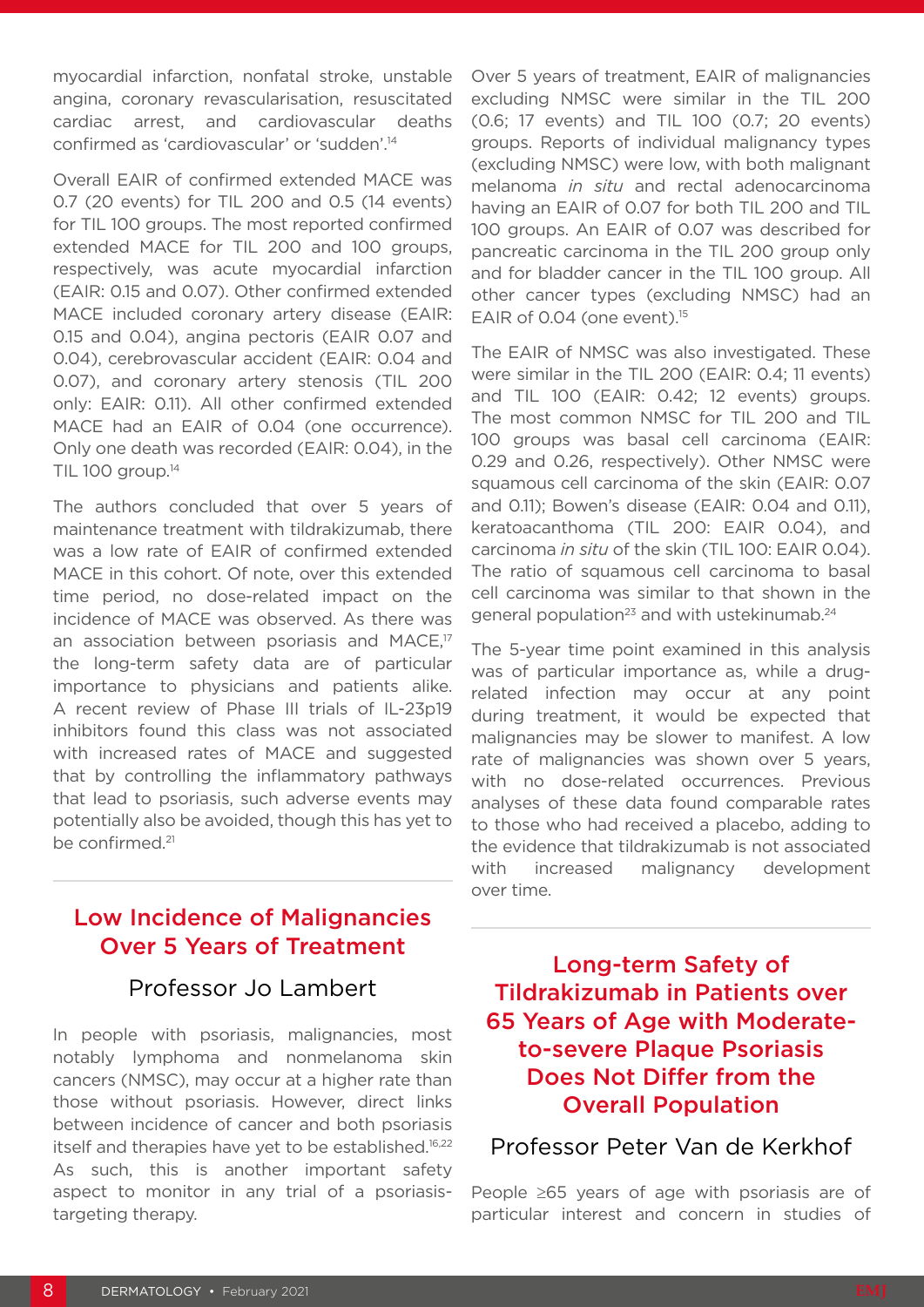psoriasis therapies due to a higher proportion of comorbidities, especially MACE-associated, in this age group compared with those aged <65 years.25 With this in mind, the 256-week safety data of patients aged ≥65 years of age were analysed, which included 82 people in the TIL 200 (221.90 patient-years) and 79 in the TIL 100 (200.72 patient-years) groups. The mean age was 68.4 years in the TIL 200 group and 70.1 years in the TIL 100 (SD: 3.3 and 4.7, respectively). More participants in both groups were male (58.5% and 64.6%, respectively), with a mean PASI score of 20.3 and 19.4, respectively, at baseline (SD: 7.9 and 6.1).26

The overall EAIR for severe infections in the TIL 200 and TIL 100 groups were 2.70 (six events) and 2.99 (six events), respectively. Such infections almost exclusively had an EAIR of 0.45 for TIL 200 (appendicitis, hepatitis E, herpes zoster, peritonitis, pneumonia, and sepsis) and 0.50 for TIL 100 (bronchitis, cellulitis, infective arthritis, staphylococcal-related septic arthritis, and wound infection). Only gastroenteritis occurred in both TIL 200 (0.45) and TIL 100 (1.00) groups. While this was slightly higher than the overall study population, $13$  EAIR were still low, though, of note, these should be viewed in terms of the small sample size and limited number of patientyear exposures.

There were few cases of confirmed extended MACE in those aged ≥65 years, especially compared with the whole study population (n=1,800).14 EAIR were higher in those receiving TIL 200 (overall 1.35: 0.90 for coronary artery disease; 0.45 for coronary artery stenosis) than in those receiving TIL 100 (0.50 for respiratory arrest).

EAIR of malignancies (excluding NMSC) were higher compared to the general study population, but still relatively low.15 Overall EAIR were 2.70 (six events) for TIL 200, 1.99 (four events) for TIL 100; EAIR of NMSC were 2.70 (six events) and 2.99 (six events), respectively. Only bladder transitional cell carcinoma and rectal adenocarcinoma appeared in both TIL groups (EAIR of 0.45 and 0.50 for TIL 200 and 100, respectively). Malignancies appearing only in the TIL 200 group (EAIR 0.45) included colon cancer, endometrial cancer, metastatic breast cancer, and pancreatic cancer, with diffuse large B-cell lymphoma and endometrial adenocarcinoma occurring with an EAIR of 0.50 in the TIL 200 group.

Worldwide, people are generally living longer, leading to a higher percentage of those aged ≥65 and older. As such, investigation of adverse events in the older participants in the reSURFACE 1 and 2 trials is of particular relevance.<sup>22</sup> A recent study of older patients receiving treatment for psoriasis including biologics found a higher rate of adverse events than reported for younger patients, though this study did not include any of the IL-23p19 inhibitors. The authors noted that this population also included many with comorbidities, especially those related to MACE.<sup>27</sup> However, in the 5-year analysis of tildrakizumab presented here, safety results were similar to those reported in the entire cohort, $13-15$ with no dose-related increases in the rate of adverse events.

#### Conclusion

Tildrakizumab is a specific IL-23p19 inhibitor approved for the treatment of moderate-tosevere plaque psoriasis. In earlier analyses of the reSURFACE 1 and 2 trials, the efficacy of tildrakizumab in achieving and maintaining control of psoriasis over 244 weeks was high and significantly more than with placebo or etanercept,8,9 establishing tildrakizumab as a suitable treatment option for the long-term control of psoriasis.

The 5-year data presented here show that with tildrakizumab administered every 12 weeks, maintenance of control (PASI score <3, and in many cases <1), is not only achievable, but maintained over the long term. This is important as psoriasis is a condition that is associated not only with the pain and irritation, but also with myriad, life-limiting social and psychological effects.28,29 As such, people with psoriasis want a therapy that will safely provide long-term disease control.<sup>2,3</sup>

A major concern for those receiving a psoriasis therapy is whether it is safe when chronically administered.<sup>2,3</sup> Of note, IL-23p19 inhibitors have not been shown to increase safety concerns when used for long-term control of psoriasis.<sup>20</sup> In the present analyses, there were low rates of severe infections, extended MACE, and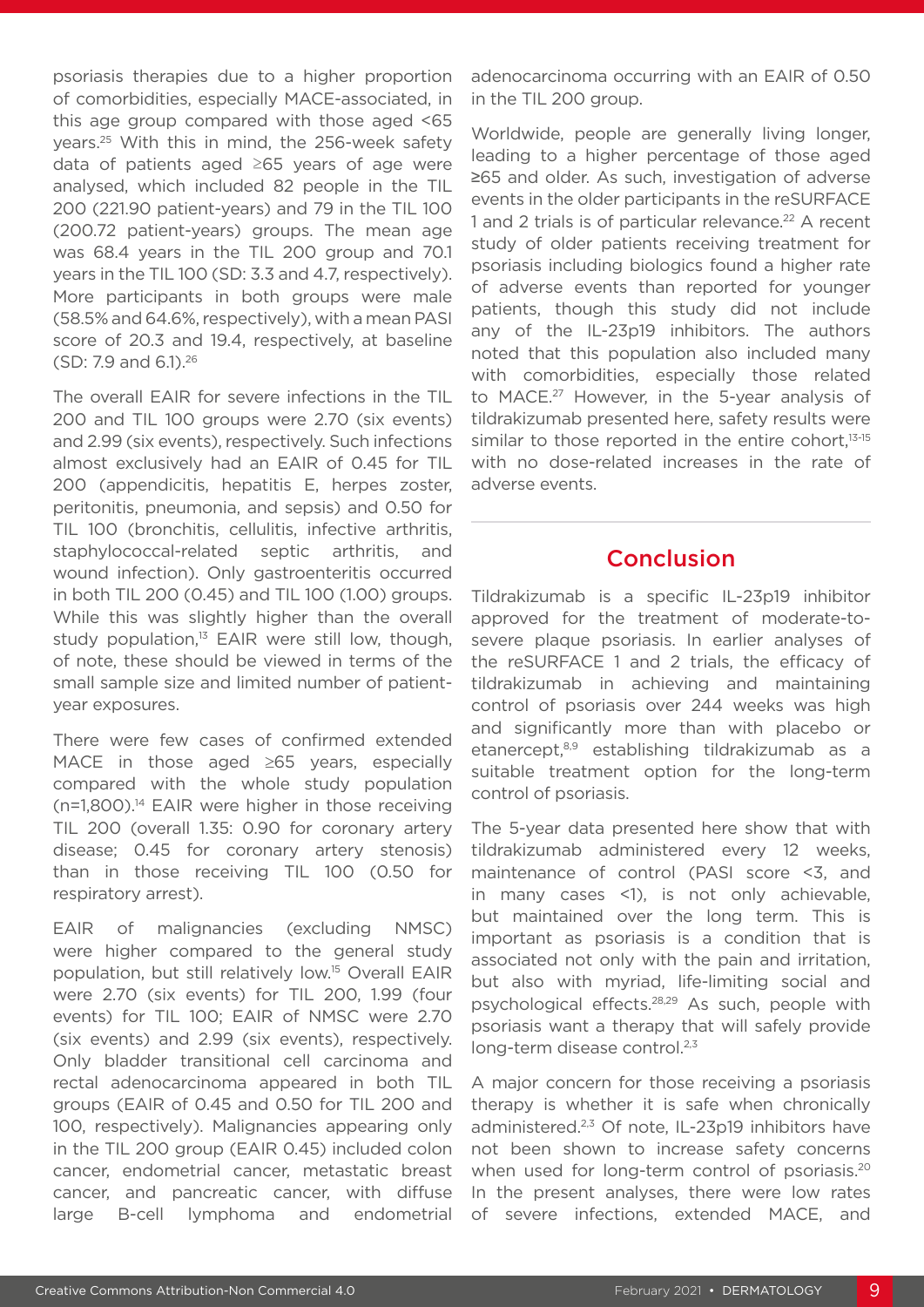tildrakizumab doses, with no new safety signals. The findings of these new analyses are aligned with previously published 148-week results that have also described long-term disease control and reported low rates of EAIR of adverse events, lower than in the placebo or etanercept 50 mg groups, and that few participants discontinued tildrakizumab because of a drug-related SAE.8 Taken together, these data should be taken into consideration when choosing a long-term therapy for psoriasis.

malignancies over 5 years of treatment with both For people ≥65 years of age, there were low rates of SAE and no dose-related increases of SAE; importantly, these were comparable with the overall population.<sup>13-15</sup> This result is of particular importance because of the greater rates of comorbid conditions found in this age group22,24 and, as such, may add tildrakizumab to the therapies considered for older patients with psoriasis.

> In summary, the data presented here confirm the long-term efficacy and safety of tildrakizumab for treatment of moderate-to-severe psoriasis.

#### References

- Rapalli V et al. Psoriasis: pathological mechanisms, current pharmacological therapies, and emerging drug delivery systems. Drug Discov Today. 2020;DOI:10.1016/ jdrudis.2020.09.023.
- 2. Gorelick J et al. Understanding treatment preferences in patients with moderate to severe plaque psoriasis in the USA: results from a cross-sectional patient survey. Dermatol Ther (Heidelb). 2019;9(4):785-97.
- 3. Alcusky M et al. Dermatologist and patient preferences in choosing treatments for moderate to severe psoriasis. Dermatol Ther (Heidelb). 2017;7(4):463-83.
- 4. Di Cesare A et al. The IL-23/Th17 axis in the immunopathogenesis of psoriasis. J Invest Dermatol. 2009;129(6):1339-50.
- 5. Boehncke WH. Etiology and pathogenesis of psoriasis. Rheum Dis Clin North Am. 2015;41(4):665-75.
- 6. Lee E et al. Increased expression of interleukin 23 p19 and p40 in lesional skin of patients with psoriasis vulgaris. J Exp Med. 2004;199(1):125- 30.
- 7. Oppmann B et al. Novel p19 protein engages IL-12p40 to form a cytokine, IL-23, with biological activities similar as well as distinct from IL-12. Immunity. 2000;13(5):715-25.
- 8. Reich K et al. Long-term efficacy and safety of tildrakizumab for moderateto-severe psoriasis: pooled analyses of two randomized Phase III clinical trials (reSURFACE 1 and reSURFACE 2) through 148 weeks. Br J Dermatol. 2020;182(3):605-17.
- 9. Reich K et al. Tildrakizumab versus placebo or etanercept for chronic plaque psoriasis (reSURFACE 1 and reSURFACE 2): results from two randomised controlled, Phase 3 trials. Lancet. 2017;390(10091):276-88.
- 10. Augustin M et al. High levels of efficacy are well maintained throughout 5 years of treatment with tildrakizumab in patients who achieved PASI<3 response at week 28: pooled analysis from reSURFACE 1 and reSURFACE 2 Phase 3 trials. Poster P0365. 29th EADV Virtual Congress, 29-31 October, 2020.
- 11. Thaçi D et al. Long-term efficacy of tildrakizumab in European patients with moderate-to-severe plaque psoriasis: 5-year results from reSURFACE 2 Phase 3 trial. Poster P0363. 29<sup>th</sup> EADV Virtual Congress, 29-31 October, 2020.
- 12. Langley RG, Ellis CN. Evaluating psoriasis with Psoriasis Area and Severity Index, Psoriasis Global Assessment, and Lattice System Physician's Global Assessment. Am Acad Derm. 2004;51(4):563-9.
- 13. Pinter A et al. Long-term safety profile of tildrakizumab: incidence of severe infections over 5 years of treatment in patients with moderateto-severe psoriasis pooled analyses from reSURFACE 1 and reSURFACE 2 Phase 3 trials. Poster P0381. 29th EADV Virtual Congress, 29-31 October, 2020.
- 14. Reich K et al. Long-term safety profile of tildrakizumab: Incidence of confirmed extended major adverse cardiovascular events over 5 years of treatment in patients with moderateto-severe psoriasis from reSURFACE 1 and reSURFACE 2 Phase 3 trials. Poster P0367. 29<sup>th</sup> EADV Virtual Congress, 29-31 October, 2020.
- 15. Lambert J et al. Long-term safety profile of tildrakizumab: incidence of malignancies over 5 years of treatment in patients with moderateto-severe psoriasis from reSURFACE 1 and reSURFACE 2 Phase 3 trials. Poster P0380. 29th EADV Virtual Congress, 29-31 October, 2020.
- 16. Kimball AB et al. Incidence rates of malignancies and hospitalized

infectious events in patients with psoriasis with or without treatment and a general population in the U.S.A.: 2005–09. Br J Dermatol. 2014;170(2):366-73.

- 17. Armstrong EJ et al. Psoriasis and major adverse cardiovascular events: a systematic review and metaanalysis of observational studies. J Am Heart Assoc. 2013;2(2):e000062.
- 18. Mehta NN et al. Attributable risk estimate of severe psoriasis on major cardiovascular events. Am J Med. 2011;124(8):775.e1-6.
- 19. Boehncke WH et al. The 'psoriatic march': a concept of how severe psoriasis may drive cardiovascular comorbidity. Exp Dermatol. 2011;20(4):303-7.
- 20. Feldman SR et al. Incidence rates of comorbidities among patients with psoriasis in the United States. Dermatol Online J. 2018;24(10):13030/ qt2m18m6vj.
- 21. Crowley JJ et al. Safety of selective IL-23p19 inhibitors for the treatment of psoriasis. J Eur Acad Dermatol Venereol. 2019;33(9):1676-84.
- 22. Gelfand JM et al. The risk of lymphoma in patients with psoriasis. J Invest Dermatol. 2006;126(10):2194- 201.
- 23. Bartoš V, Kullová M. Non-melanoma skin cancer – a clinicopathological study of patients with basal cell carcinoma and sqamous cell carcinoma. Klin Onkol. 2017;31(1):40- 5.
- 24. Gordon KB et al. Long-term safety experience of ustekinumab inpatients with moderate to severe psoriasis (Part II ofII): Results from analyses of infections and malignancyfrom pooled Phase II and III clinical trials. J Am Acad Dermatol. 2012;66(5):742- 51.
- 25. Fernandez-Torres RM et al. Psoriasis in patients older than 65 years. A